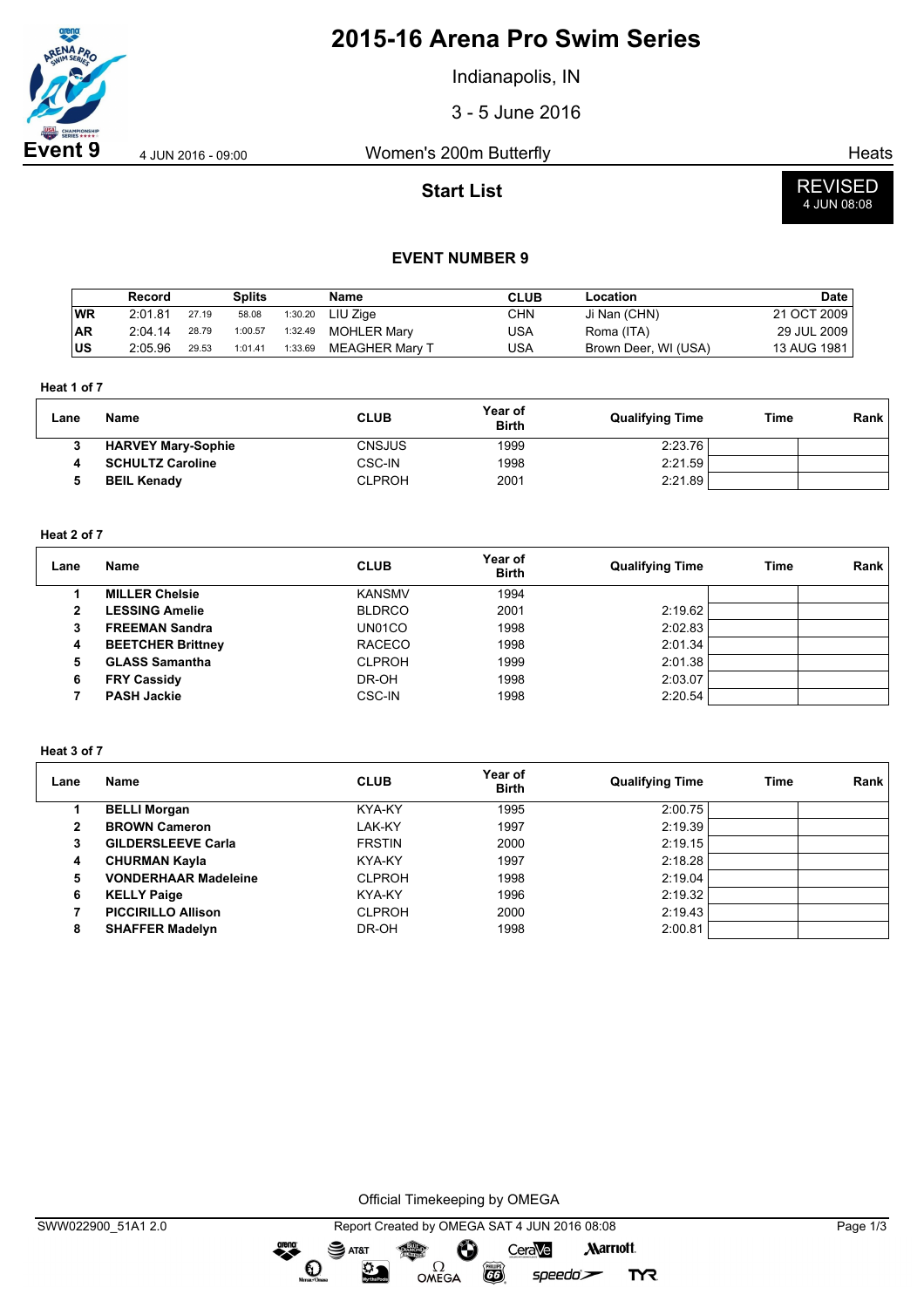

## **2015-16 Arena Pro Swim Series**

Indianapolis, IN

3 - 5 June 2016

**Event 9** 4 JUN 2016 - 09:00 Women's 200m Butterfly And Alleans Heats

**Start List**



## **EVENT NUMBER 9**

**Heat 4 of 7**

| Lane | Name                    | <b>CLUB</b>   | Year of<br><b>Birth</b> | <b>Qualifying Time</b> | Time | Rank |
|------|-------------------------|---------------|-------------------------|------------------------|------|------|
|      | <b>BEIL Mallory</b>     | <b>CLPROH</b> | 2000                    | 2:17.86                |      |      |
| 2    | <b>MACNEIL Maggie</b>   | SO-US         | 2000                    | 2:16.82                |      |      |
| 3    | <b>FORDE Brooke</b>     | LAK-KY        | 1999                    | 2:16.60                |      |      |
| 4    | <b>PUGH Marah</b>       | UN-1KY        | 1995                    | 2:15.75                |      |      |
| 5    | <b>BERNING Margaret</b> | DR-OH         | 1999                    | 2:16.22                |      |      |
| 6    | <b>KITCHEL Taite</b>    | BA-IN         | 1997                    | 2:16.63                |      |      |
|      | <b>HOUCK Abigail</b>    | UN-1KY        | 1995                    | 2:16.87                |      |      |
| 8    | <b>GORMLEY Isabel</b>   | <b>AGUAMR</b> | 2002                    | 2:18.19                |      |      |

#### **Heat 5 of 7**

| Lane           | Name                     | <b>CLUB</b>   | Year of<br><b>Birth</b> | <b>Qualifying Time</b> | Time | <b>Rank</b> |
|----------------|--------------------------|---------------|-------------------------|------------------------|------|-------------|
|                | <b>GENICH Hannah</b>     | SO-US         | 1998                    | 2:15.20                |      |             |
| $\overline{2}$ | <b>NERO Bailey</b>       | AU-SE         | 1997                    | 2:13.83                |      |             |
| 3              | <b>SWENSEN Astrid</b>    | CW-MI         | 1997                    | 2:12.81                |      |             |
| 4              | <b>BECHTEL Christina</b> | KYA-KY        | 1993                    | 2:09.20                |      |             |
| 5              | <b>PINTO Andrea</b>      | GSC-FL        | 1994                    | 2:12.04                |      |             |
| 6              | <b>JONES Kaitlyn</b>     | UN03VA        | 1994                    | 2:13.54                |      |             |
|                | <b>CAMERON Emily</b>     | <b>ABSCGA</b> | 1994                    | 2:14.85                |      |             |
| 8              | <b>HIRSCHI Sydney</b>    | <b>WETTBD</b> | 1995                    | 2:15.67                |      |             |

#### **Heat 6 of 7**

| Lane | Name                        | <b>CLUB</b>   | Year of<br><b>Birth</b> | <b>Qualifying Time</b> | Time | Rank |
|------|-----------------------------|---------------|-------------------------|------------------------|------|------|
|      | <b>COOK Reagan</b>          | <b>IST-IN</b> | 1996                    | 2:15.18                |      |      |
| 2    | <b>SEIDT Asia</b>           | LAK-KY        | 1997                    | 2:13.66                |      |      |
| 3    | <b>MYERS Abby</b>           | KYA-KY        | 1993                    | 2:12.73                |      |      |
| 4    | <b>WORRELL Kelsi</b>        | UN-1KY        | 1994                    | 2:08.61                |      |      |
| 5    | <b>NGUYEN Vien</b>          | UN01FL        | 1996                    | 2:11.12                |      |      |
| 6    | <b>MCINERNY Haley</b>       | KYA-KY        | 1997                    | 2:13.42                |      |      |
|      | <b>SMITH Nicole</b>         | IA-IN         | 1997                    | 2:14.84                |      |      |
| 8    | <b>METZGER-SEYMOUR Erin</b> | <b>UMIZMV</b> | 1995                    | 2:15.62                |      |      |

Official Timekeeping by OMEGA

 $\overbrace{\phantom{a}}^{\text{mean}}$ 

SWW022900\_51A1 2.0 Report Created by OMEGA SAT 4 JUN 2016 08:08 Page 2/3  $\mathbf{S}$  AT&T CeraVe **Marriott** Ô OMEGA  $\mathbf O$  $\sum_{n=1}^{\infty}$  $\overline{G}$  $speedo$ **TYR**